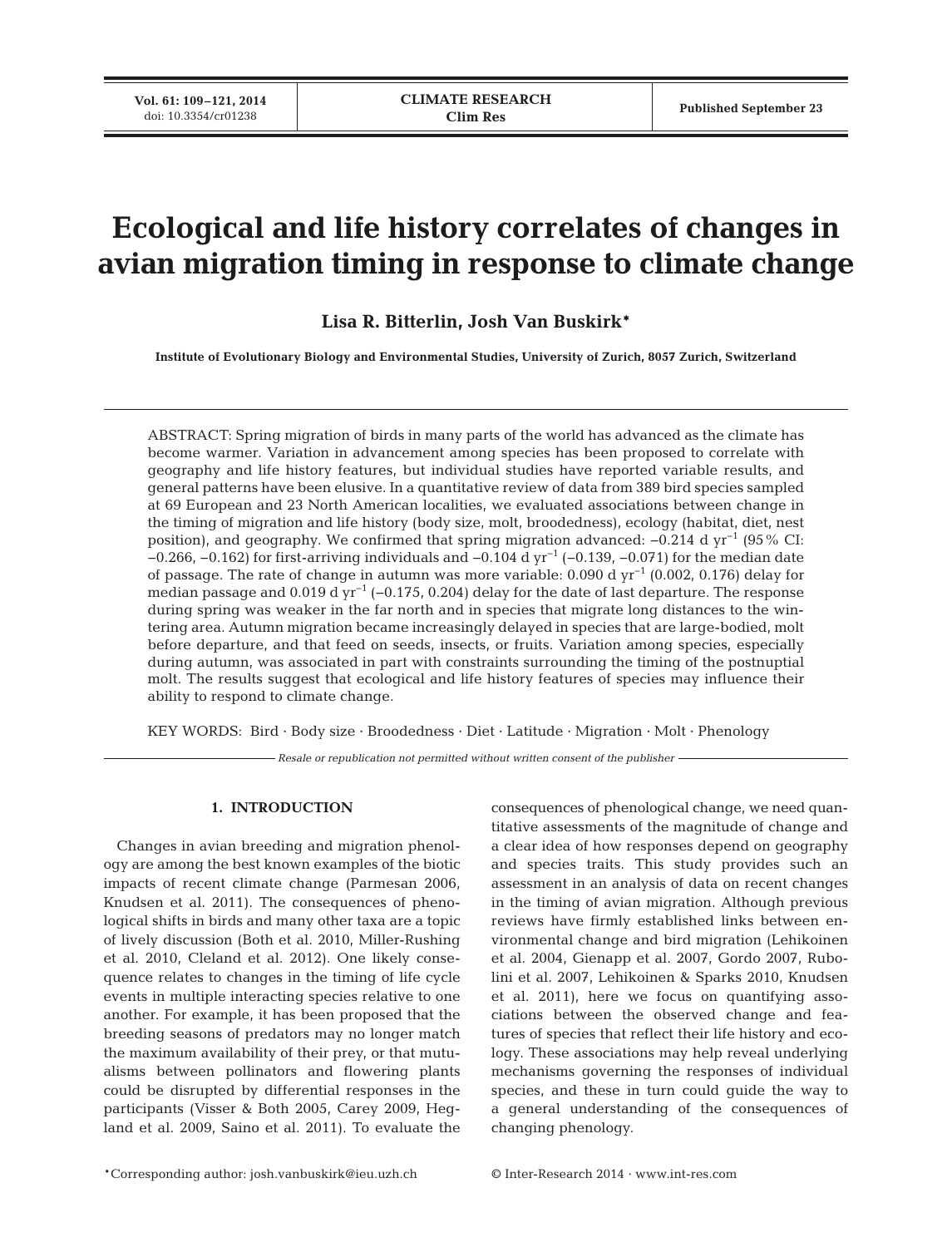The need for a quantitative review stems partly from the extensive variation among species reported in nearly all previous studies of this topic (Rubolini et al. 2007, Van Buskirk et al. 2009, Lehikoinen & Sparks 2010). While the overall trend across many species is toward earlier spring migration, there is highly significant heterogeneity among species (Van Buskirk et al. 2009). Some species have shown no change or have begun migrating later even though temperatures have become warmer. Is this a maladaptive response to climate change? An empirical review could shed light on this by indicating which species have changed the most and the least; differential responses in distinct groups of species might reflect adaptive variation associated with particular life history traits or ecologies.

Previous work suggests several factors and traits that may correlate with long-term trends in avian phenology. Most are related to geography and the life history of the species. For example, more northern species and populations are expected to exhibit stronger shifts in migration timing because recent increases in temperature have been highest at northern latitudes (Rosenzweig et al. 2008, IPCC 2013). This pattern would arise if birds adjust the rate of spring migration in response to increasingly warm conditions along the way (Hüppop & Hüppop 2003, Marra et al. 2005, Saino & Ambrosini 2008). Many studies have found that the relative locations of breeding and wintering areas predict the degree of advancement of spring migration, with short-distance migrants reacting most strongly (Lehikoinen et al. 2004, Tryjanowski et al. 2005, Thorup et al. 2007, Végvári et al. 2010). Two explanations for this finding are that the onset of migration in long-distance migrants is determined by endogenous mechanisms rather than by environmental conditions (Berthold 1996, Gwinner 1996), and that long-distance migrants are unable to detect the changing conditions on their Northern Hemisphere breeding area because they spend the winter far to the south (Lehikoinen et al. 2004). Migration distance is reported to be more important for North American than European species, although the causes are not known (Gienapp et al. 2007, Van Buskirk et al. 2009). In addition, it has been argued that insectivorous birds inhabiting forests are especially likely to track changing climate conditions: their habitats are relatively seasonal and their diet makes them particularly vulnerable to a mismatch between spring arrival date and the availability of food for nestlings (Visser et al. 1998, Both et al. 2010). Body size could be indirectly associated with the response to climate change through its impacts on migratory speed or duration of molt (Hedenström 2006, Knudsen et al. 2011). Finally, the number of broods that a female can potentially produce within a single season (broodedness) has been proposed to influence the reaction to climate change, because adding an additional brood may delay autumn departure or encourage advanced spring arrival (Jenni & Kéry 2003, Végvári et al. 2010, Townsend et al. 2013).

Here, we evaluated the importance of each of these factors using a quantitative analysis of published data on changes in the timing of bird migration in the Northern Hemisphere. We asked whether long-term shifts in spring and autumn migration phenology are associated with life history or ecological characteristics of the birds or with geographic features of the locality in which birds were sampled. Although the data come from diverse sources and are of variable quality, a quantitative review such as this can detect patterns in spite of uneven seasonal coverage, different types of data, broad scope of geographic coverage, and diverse species with heterogeneous ecologies, life histories, and apparent responses to climate change.

### **2. METHODS**

#### **2.1. Literature search**

We located studies by executing the following search in the ISI Web of Science database through 1 September 2013: '(bird\* or avian) AND (migr\* or arrival or departure) AND climate'. Studies were included if they reported the slope from a simple linear regression of a measure of migration timing against year, or presented figures from which the slope could be calculated. To minimize reporting bias, we excluded those studies that included results only for species having significant regressions. We did not perform meta-analysis on correlation coefficients (e.g. Borenstein et al. 2009) because the correlation between timing and year was available for only 25% of cases. Nevertheless, the slope against year is a measure suitable for comparison among studies and species because it represents the magnitude of the observed phenological change and has the same units in all studies (d yr<sup>-1</sup>; Root et al. 2003, Borenstein et al. 2009).

Two kinds of studies were represented in our database. Dedicated birdwatchers and local bird clubs have compiled observations of migrating birds, sometimes extending back to the early 20th century. These records usually include data on the firstarriving individuals in spring, and sometimes on the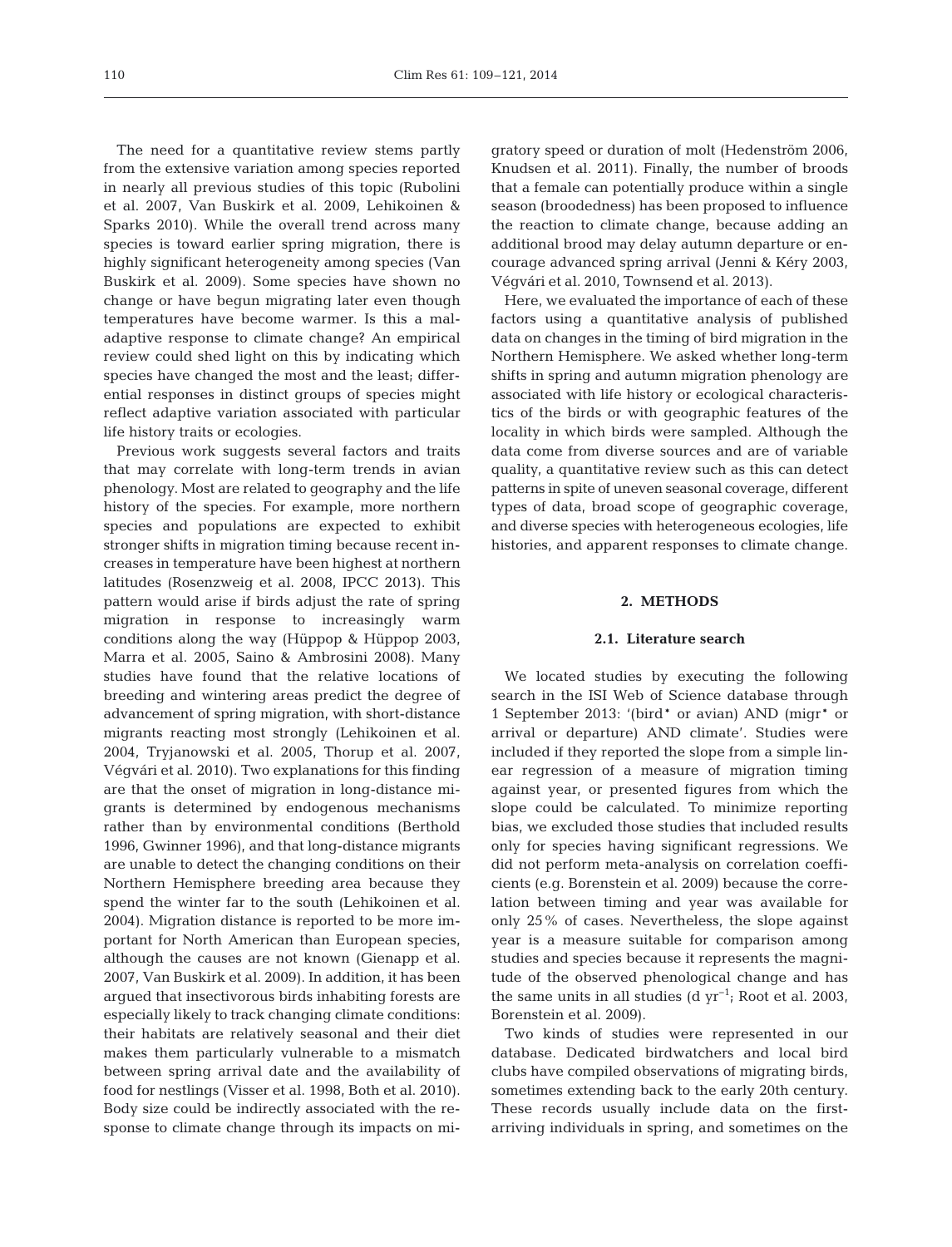latest-departing individuals in autumn. They have been criticized because they are subject to sources of bias that may overestimate phenological change (Sparks et al. 2001, Miller-Rushing et al. 2008, Lehi koinen & Sparks 2010), but there have been efforts to account for some of those biases (Sparks et al. 2007, 2008). The second data source is observatories that capture birds using standard methods over many years. In this case, the data are of higher quality, although not without potential biases (e.g. long-term change in habitat; Remsen & Good 1996). In the end, we complied a database of 69 localities in Eurasia (56 with data only from spring migration, 5 with data only from autumn, and 8 from both seasons) and 23 localities in North America (18 spring migration, 2 autumn, and 3 in both seasons). Maps showing the [localities are provided online in Supplement 1 \(www.](http://www.int-res.com/articles/suppl/c061p109_supp.pdf) int-res.com/articles/suppl/c061p109\_supp.pdf); lists of species and studies are given in Supplement 2.

#### **2.2. Response variable and covariates**

Our aim was to understand causes of variation in the regression slope of migration timing against year. Four measures of timing appeared sufficiently often in the literature to support analysis: first arrival date in spring, date on which the median or mean bird was detected in spring and autumn, and the last departure date in autumn. In analyses of autumn last departure, we included a few studies that reported the date by which 90% of individuals had passed. Many studies reported more than 1 timing measure and included more than 1 species, and therefore contributed multiple entries to the dataset.

The geographic, life history, and ecological features of species and localities that may influence the observed change in migration phenology over time (as described in the Introduction) were included as covariates at the level of locality or species (Table 1).

Geographic covariates were defined by the location of the study site and whether the species was a long- or short-distance migrant. Eurasian longdistance migrants overwinter south of the Sahara Desert or in southern Asia, whereas North American long-distance migrants overwinter in the Caribbean or Central or South America. Short-distance migrants spend the winter primarily within Europe/North Africa or North America. Although longitude is known to affect avian phenology in Europe (Both et al. 2006, Rubolini et al. 2007), this covariate was not included because it has different geographic implications on the 2 continents.

Table 1. Features of species and study sites that were entered as covariates in the analyses. Long-distance migrants are those that overwinter south of the Sahara or in southern Asia, the Caribbean, or Central or South America; species that can produce >2 broods  $\gamma r^{-1}$  were assigned a value of 3; species that molt during migration were listed as 'after'; diet items were scored as 'yes' if they are included in the diet at any time of year. The 12 ecological variables were subjected to principal component analysis to produce just 3 ecological covariates (Hill & Smith 1976; Supplement 3)

| Category<br>Covariate         | Levels or range |  |  |
|-------------------------------|-----------------|--|--|
| Geography                     |                 |  |  |
| Continent                     | Europe, North   |  |  |
|                               | America         |  |  |
| Latitude of study site $(°N)$ | $29.6 - 64.1$   |  |  |
| Migration distance            | Long, short     |  |  |
| Life history                  |                 |  |  |
| Number of broods              | 1, 2, 3         |  |  |
| Postnuptial molt              | After, before   |  |  |
|                               | migration       |  |  |
| Body mass (q)                 | $3.3 - 7200$    |  |  |
| Ecology                       |                 |  |  |
| Forest habitat                | No, yes         |  |  |
| Grassland habitat             | No, yes         |  |  |
| Wetland habitat               | No, yes         |  |  |
| Invertebrate diet             | No, yes         |  |  |
| Seed diet                     | No, yes         |  |  |
| Fruit diet                    | No, yes         |  |  |
| Plant diet                    | No, yes         |  |  |
| Fish diet                     | No, yes         |  |  |
| Carnivorous diet              | No, yes         |  |  |
| Nest on ground                | No, yes         |  |  |
| Nest in cavity                | No, yes         |  |  |
| Nest in bushes or trees       | No, yes         |  |  |

Life history covariates reflected the body mass of the species, whether it is capable of producing more than 1 brood  $yr^{-1}$ , and whether the postnuptial (prebasic) molt occurs before or after/during the autumn migration (Table 1).

We defined 12 ecological traits, obtained from Bauer et al. (2005) and Poole (2008), to describe the year-round diet, breeding habitat, and position of the nest for each species. To reduce dimensionality, the 3 groups of ecological traits were subjected to 3 separate principal components analyses (PCAs) for categorical variables (Hill & Smith 1976, Dray et al. 2007). The first component from each PCA was included as an ecological covariate in the analyses, hereafter called Diet, Habitat, and Nest. The PCAs were performed separately for each timing measure because different sets of species were involved, but interpretation of the components was similar for the 4 measures (Supplement 3). Diet usually represented a contrast between carnivory or piscivory and grani -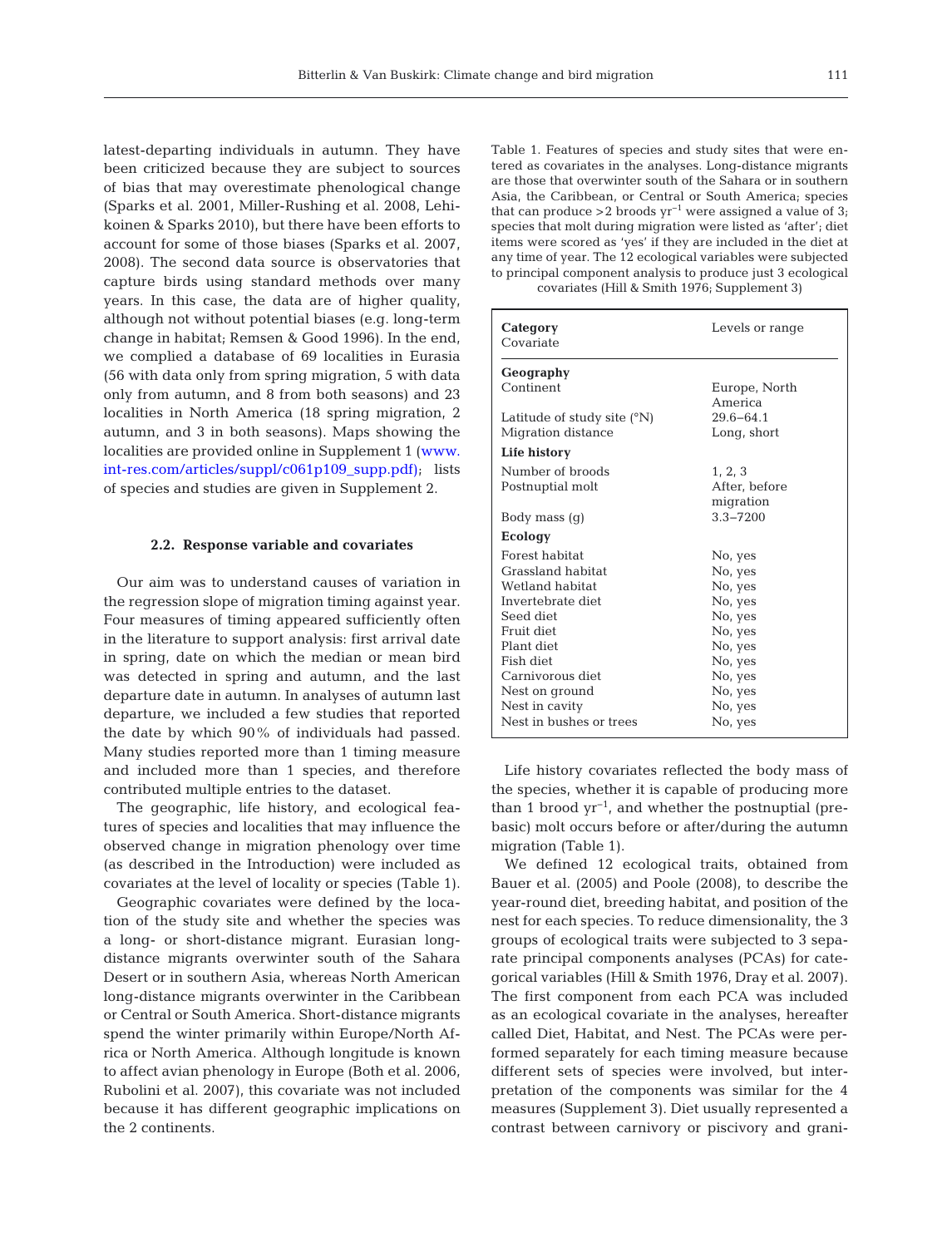vory or insectivory; Habitat was a contrast between species living in forests and those in wetlands; and Nest reflected placement of the nest on the ground or in trees and bushes.

Correlations among covariates, reported in Supplement 4, were not high enough to cause severe multicollinearity in the analyses (Glantz & Slinker 2001): 79% of all correlations were between −0.3 and +0.3. The highest correlations, above  $\pm 0.50$ , were between body mass and ecology (diet or habitat).

Supplement 2 lists the 389 species, their ecological and life history traits, and the timing measures for which data are available. The data set contains a broad representation of avian taxa, including 35 species of Anseriformes, 31 raptors, 62 species of Charadriiformes, 37 parulid warblers, 23 cardueline finches, and 37 species of Sylvioidea.

#### **2.3. Statistical analyses**

The analysis proceeded in 2 steps. The first step evaluated which covariates should be retained for inclusion within the second step, which involved comparing candidate models to explain the rate of phenological change. The initial step was necessary because models with all 8 covariates and their interactions were overparameterized and often converged poorly. Both steps employed hierarchical mixed-effects models to properly account for correlations among repeated observations of the same species or of different species sampled at the same site, and because covariates were associated with different hierarchical levels (i.e. species, study site, or the individual observation). Observations were not weighted because a measure of the variation in slope was available for only 53% of cases. Models were fit by maximum likelihood to enable model comparison using likelihood ratio tests and Akaike's information criterion (AIC).

In the first step, we fitted 3 separate models for each measure of migration timing: 1 for geographic covariates, 1 for life history covariates, and 1 for the ecological covariates. All models included the duration of the study as a fixed effect, because prior information indicated that very long studies never reported steep changes in migration timing (Supplement 5). The studies ranged in duration from 11 to 198 yr, but 97% of cases were  $<$  70 yr long and 78% were <50 yr. The harmonic mean was 35.3 yr. The study duration, number of broods, latitude (by continent), and the natural logarithm of body mass were centered. Continent, migration distance, and molt were categorical fixed effects (Table 1). All 2-way

interactions were included. If the covariate, or an interaction involving the covariate, was significant at a conservative threshold of  $\alpha = 0.2$ , then it was retained for inclusion in the second step. Significance was assessed by inspecting the 80% profile-likelihood confidence intervals of the parameters (Cox & Hinkley 1974, Venzon & Moolgavkar 1988). Species and study sites were modeled as crossed random effects. The results of this first step are presented in Supplement 6.

A consequence of the initial step of selecting variables for further consideration is that different combinations of covariates were evaluated for each measure of migration timing. This complicates comparison of the effect of the same covariate at different times of year. Furthermore, because interactions between covariates in different categories were not considered in the initial step, analyses did not explore the entire space of possible models. These points should be kept in mind when interpreting the results.

In the second step, we used AICc, a small-sample version of AIC (Burnham & Anderson 1998), to compare all possible models constructed from the covariates that survived the first step, along with all 2-way interactions for which the 80% CI did not include 0. In most cases, the model set consisted of many thousands of models. Models were fit by maximum likelihood and included the same random structure as in the first step. We then used model-averaging based on AIC weights to calculate parameter estimates and confidence intervals from among all models that fell within 2 AICc units of the best model (Burnham & Anderson 1998). The threshold of 2 AICc units was selected as a compromise between the desire to account for model uncertainty and the need to base conclusions on well-supported models. In the end, the exact threshold made only small differences in parameter estimates. We chose this data-dredging approach, rather than comparison among a small set of *a priori* models, because previous information outlined in the Introduction suggested that all covariates could be important, and interactions among all of them were plausible. It should be remembered, however, that data-dredging is accompanied by a risk of overfitting. In this case, the 4 global models fit the data fairly well, judging from their  $\mathbb{R}^2$  values (Table 2) and residuals that showed modest lepto kurtosis (Supplement 7).

We also fitted phylogenetic mixed-effects models, in which the variance–covariance structure for the random effect of species was specified by the phylogenetic relatedness of taxa (Hadfield & Nakagawa 2010). This is mathematically equivalent to the so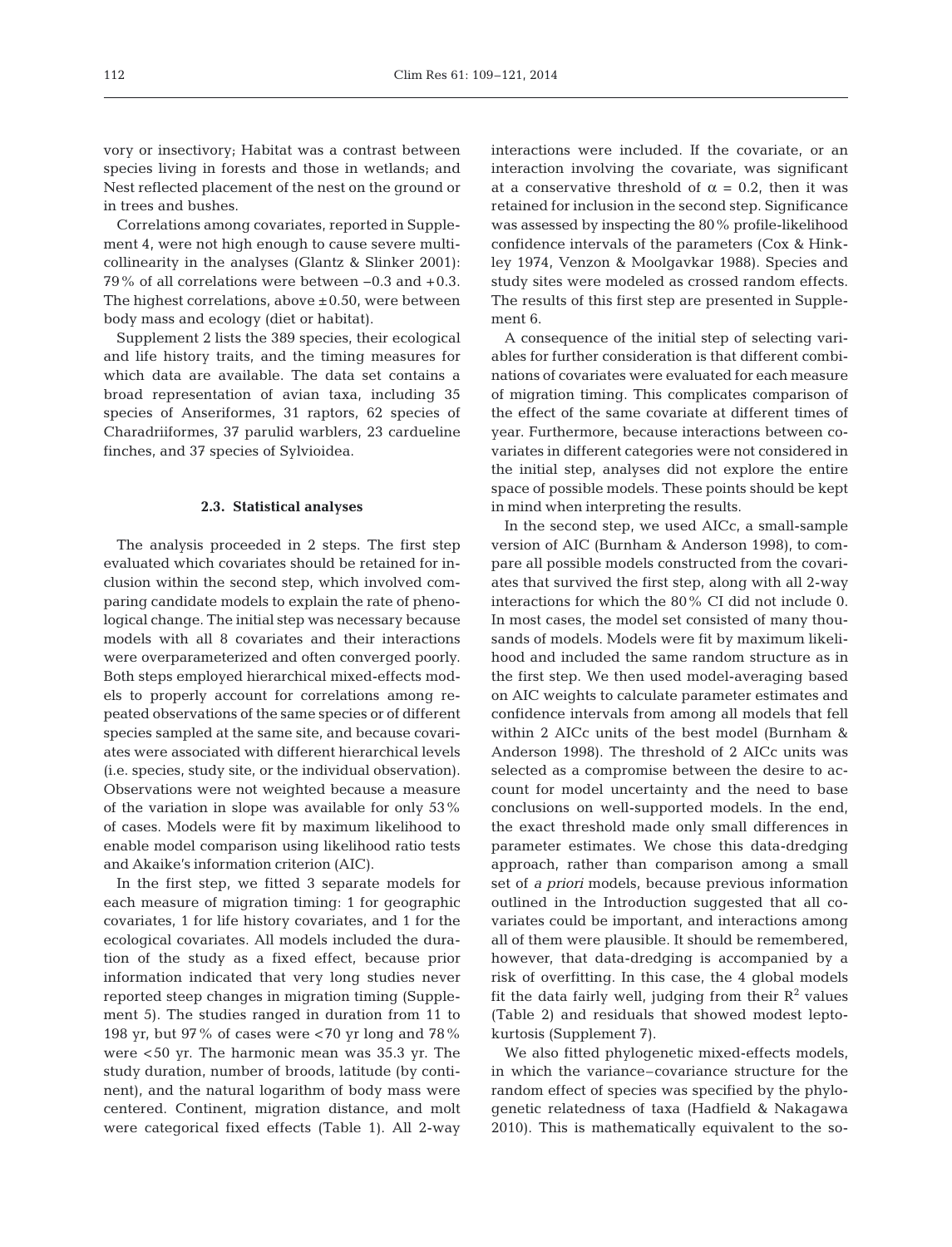Table 2. Summary of 4 analyses testing the effects of covariates on the slope of migration timing against year (d yr<sup>−1</sup>). Models were fit by maximum likelihood to accommodate model selection and likelihood ratio tests. Entries in the table are modelaveraged parameter estimates for fixed effects (multiplied by 100; SE in parentheses), variance components for random effects  $(x100)$ , and sample sizes at the bottom. Model  $R^2$  is the variance explained by both fixed and random factors in the full model used for model averaging (Nakagawa & Schielzeth 2013). **Bold**: estimates for which the 95% CI of the profile likelihood CI of the parameter did not include 0 (fixed effects) or for which a likelihood ratio test revealed significance at  $\alpha = 0.05$  (random effects;  $df = 1$ ;  $'p < 0.01$ ). Duration is time in years from the beginning to end of the study, mass is the log of body mass in grams, molt indicates whether adults of the species molt before or after the autumn migration, and diet, habitat, and nest placement are principal components reflecting variation in ecology at the level of species (Table 1; Supplement 3). Continuous variables were centered. – : effect not included in model

| Source                                              | Level                | Spring                   |                          | Autumn                   |                  |
|-----------------------------------------------------|----------------------|--------------------------|--------------------------|--------------------------|------------------|
|                                                     |                      | First arrival            | 50% passage              | $50\%$ passage           | Last departure   |
| Fixed effects $(x10^{-2})$                          |                      |                          |                          |                          |                  |
| Duration (yr)                                       |                      | $0.298(0.075)^*$         | 0.191(0.081)             | $-0.249(0.271)$          | 0.642(0.365)     |
| Continent                                           | North America        |                          | $6.237(2.075)^*$         | $-1.151(6.764)$          | 8.862 (30.45)    |
| Latitude                                            |                      | 0.419(0.464)             | $0.621(0.199)^*$         |                          | 2.921 (1.310)    |
| Migration distance                                  | Short                | $-9.415(2.960)^*$        | $-1.479(2.260)$          | 15.331 (19.198)          |                  |
| No. of broods                                       |                      | $-3.909(2.037)$          | $\qquad \qquad -$        |                          |                  |
| Postnuptial molt                                    | Before               | $-1.277(3.363)$          | $\overline{\phantom{0}}$ | 7.405 (7.336)            | 18.341 (8.764)   |
| Mass <sub>(q)</sub>                                 |                      | $-0.468(1.571)$          | $\equiv$                 | $4.693(1.655)^*$         | 9.857 (12.032)   |
| Diet                                                |                      | $-7.814(3.778)$          |                          | 5.449 (2.341)            | $-4.547(3.540)$  |
| Habitat                                             |                      | 2.467 (1.598)            | $-0.666(0.840)$          |                          | 2.751 (2.886)    |
| Nest location                                       |                      | $\overline{\phantom{0}}$ | $-2.220(1.411)$          | $-2.219(1.460)$          | 1.460 (10.938)   |
| Continent × Latitude                                | North America        | $\equiv$                 | $-2.363(0.752)^*$        |                          |                  |
| Continent × Migration distance North America, short |                      | $\equiv$                 |                          | 17.661 (7.520)           |                  |
| Continent × Molt                                    | North America, short | L.                       | $\equiv$                 |                          | $-45.65(24.34)$  |
| Continent × Diet                                    | North America        | $\equiv$                 |                          | $-4.531(3.164)$          |                  |
| Continent × Nest                                    | North America        | $\overline{\phantom{0}}$ | 3.305 (1.533)            |                          |                  |
| Latitude × Migration distance                       | Short                | $\overline{a}$           | $2.899(0.801)^*$         |                          |                  |
| Latitude $\times$ Mass                              |                      | $1.063(0.176)$ *         |                          |                          |                  |
| Latitude $\times$ Diet                              |                      | $-0.268(0.199)$          |                          |                          |                  |
| Latitude × Habitat                                  |                      | $0.629(0.244)$ *         | 0.338(0.155)             |                          |                  |
| Latitude $\times$ Nest                              |                      |                          | 0.228(0.139)             |                          |                  |
| Migration distance × Molt                           | Short, before        |                          |                          | $-35.007(20.512)$        |                  |
| Migration distance × Mass                           | Short                | $-4.929(2.032)$          | L,                       |                          |                  |
| Migration distance × Diet                           | Short                | $-4.400(2.395)$          | $\equiv$                 |                          |                  |
| Migration distance x Habitat                        | Short                | $-3.990(2.425)$          | $\equiv$                 |                          |                  |
| Migration distance x Nest                           | Short                |                          | $-2.553(1.572)$          |                          |                  |
| $Broods \times Mass$                                |                      | $3.469(1.276)$ *         | $\overline{\phantom{0}}$ |                          |                  |
| $Molt \times Mass$                                  | Before               |                          |                          | $=$                      | $-21.89(9.51)$   |
| $Molt \times Diet$                                  | Before               | 7.957 (3.394)            |                          | $\equiv$                 |                  |
| $Molt \times Nest$                                  | Before               |                          |                          | $\overline{\phantom{0}}$ | $-20.44(9.89)$   |
| $Mass \times Diet$                                  |                      | 1.796 (0.720)            |                          |                          |                  |
| $Mass \times Habitat$                               |                      |                          | L.                       |                          | $-4.791(2.337)$  |
| $Mass \times Nest$                                  |                      |                          |                          | $2.534(0.961)^*$         |                  |
| Nest × Habitat                                      |                      |                          | $-0.944(0.621)$          |                          | $5.099(1.862)$ * |
| Random effects $(x10^{-2})$                         |                      |                          |                          |                          |                  |
| <b>Sites</b>                                        |                      | $1.538*$                 | 0.0                      | 0.315                    | $0.916*$         |
| Species                                             |                      | 1.479*                   | 0.284                    | $1.740*$                 | 1.164            |
| Model $\mathbb{R}^2$                                |                      | 0.395                    | 0.352                    | 0.429                    | 0.381            |
| Sample sizes                                        |                      |                          |                          |                          |                  |
| Number of sites                                     |                      | 74                       | 19                       | 12                       | 9                |
| Number of species                                   |                      | 343                      | 132                      | 182                      | 119              |
| Number of observations                              |                      | 1274                     | 286                      | 272                      | 197              |
|                                                     |                      |                          |                          |                          |                  |

called 'animal model' in quantitative genetics, except that inbreeding coefficients are replaced by phylogenetic branch lengths. We used the strict consensus phylogeny downloaded from the Avian Supertree Project (Davis & Page 2014). Species not present on the supertree were added by reference to recent

literature; estimated dates for some nodes have been published, and all others were placed at equal intervals between dated divergences. Supplement 8 in cludes the phylogeny, and describes details of the branch length estimates. Results showed that phylogenetic mixed-effects models were poorly supported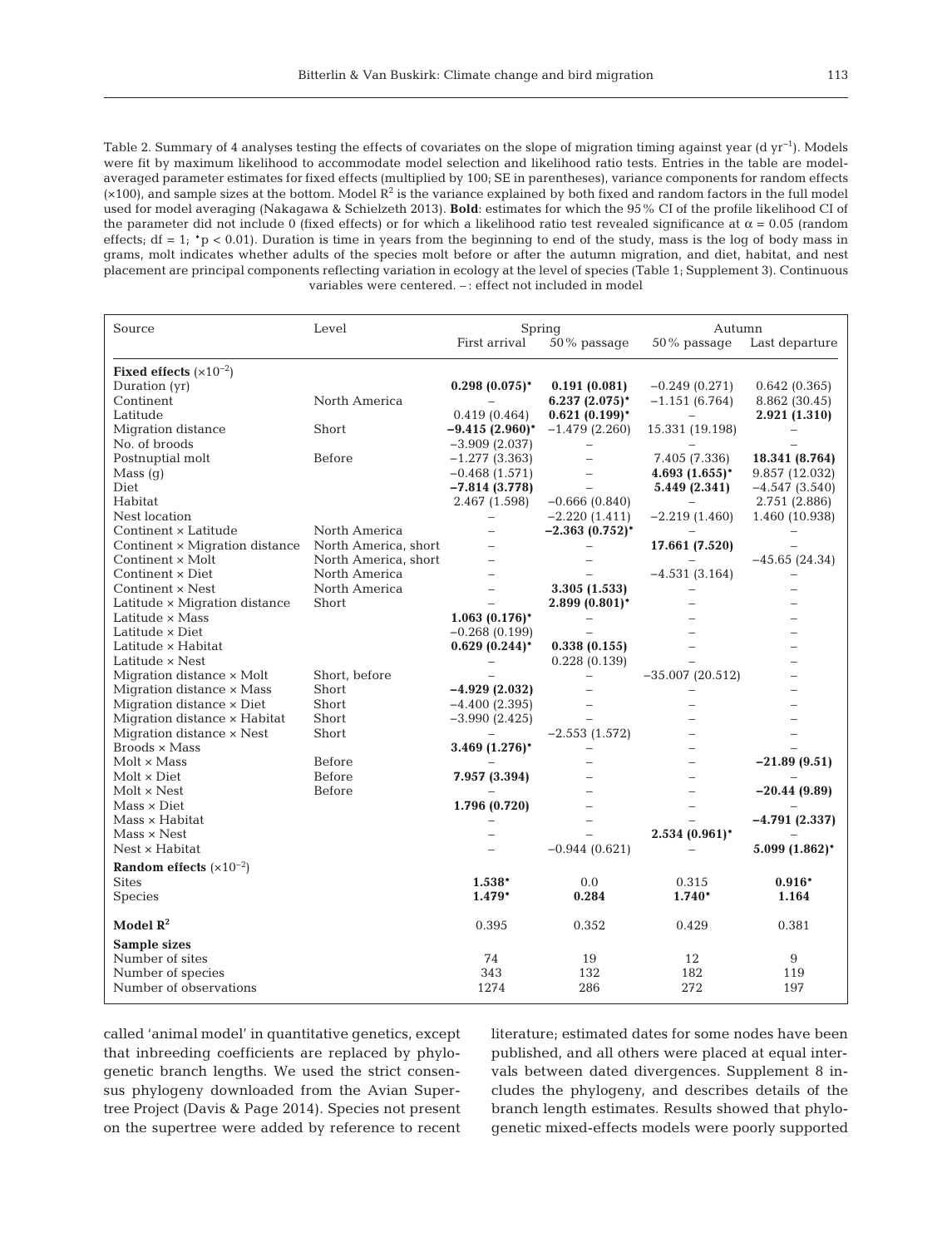by the data for all 4 measures of migration timing, in comparison with models having species and study sites but no phylogenetic structure. Values of the deviance information criterion (DIC) were always much lower (i.e. better) for the model with no phylogenetic effect (spring first arrival: DIC = 610.46 for the model with phylogeny and sites, and DIC = 548.81 with only species and sites; spring 50% passage: −297.01 and −310.01; fall 50% passage: 72.06 and 53.32; fall last departure: 643.06 and 552.42). Models without the random effects of study sites or species were always less well supported. Therefore, results presented here come from models with species and sites entered as crossed random effects, fitted by maximum likelihood.

Mixed-effects models were fit with the MCMCglmm package in R 2.15 (Bayesian phylogenetic approach; Hadfield 2010) and the lme4 package (likelihood; Baayen et al. 2008); multi-model inference was implemented in package MuMIn (Barton 2009).

# **3. RESULTS**

Across all studies and species, there was strong evidence for advancement in the timing of spring migration and no net change in autumn migration. These conclusions came from mixed-effects models including only a fixed intercept and study duration (centered), with species and sites as random effects. The site/species-level mean change in timing was −0.214 d yr−1 for spring first arrival (profile-likelihood 95% CI: −0.266, −0.162), −0.104 d yr−1 (−0.139, −0.071) for spring median passage, 0.090 d yr<sup>-1</sup> (0.002, 0.176) for autumn 50% passage, and 0.019 d  $yr^{-1}$  (-0.175, 0.204) for autumn last departure. Sample sizes are given in Table 2.

The significant variance components for species in all analyses indicated that the change in migration timing was heterogeneous among species (Table 2). Variance among study sites was usually less important.

There was a positive relationship between the change in timing and the duration of the study (Supplement 5). Very long studies never reported highly negative or positive values. In conventional metaanalyses this might be interpreted as evidence of publication bias, but in this case short-term studies may report larger slopes for valid biological or statistical reasons. For example, phenological change could be more rapid in recent years, or perhaps no species is capable of sustaining a rapid rate of change over many decades.

# **3.1. Spring migration**

Although both measures of spring migration timing shifted earlier, the first arrivals and the 50% quantile of migrants did not behave the same. First-arrival data supported models in which migration distance, latitude, diet, and body mass were important, where as change in the timing of the midpoint of the distribution varied between continents, across latitudes, and with several interactions (Table 2). For the firstarriving individuals in spring, species that migrate short distances accelerated their timing significantly faster than long-distance migrants; this was not true for the median passage date (Fig. 1). The broodednessby-body mass interaction in first arrival arose be cause large size was associated with strong advancement of migration in species that produce only a single brood, but the association with body size disappeared or was reversed for multiple-brooded species. Latitude also interacted with body size: the rate at which the date of first arrival became earlier was greatest for large-bodied species sampled at southern sites and small-bodied species sampled in the north (Fig. 2). The molt-by-diet interaction indicated that species that enter the postnuptial molt after autumn migration advanced their first arrival date only if their diet is granivorous or insectivorous, whereas species that molt before migration have advanced arrival date regardless of their diet (Supplement 9).



Fig. 1. Long-term change in migration phenology for short- and long-distance migrants sampled in spring and autumn. Longdistance migrants winter in sub-Saharan Africa (for European species) or south of the US−Mexican border (for North American species). Points depict means  $\pm$  1 SE; sample sizes are the number of species within each category. The estimated effect of migration distance in model-averaging was significant only for spring first arrival (Table 2)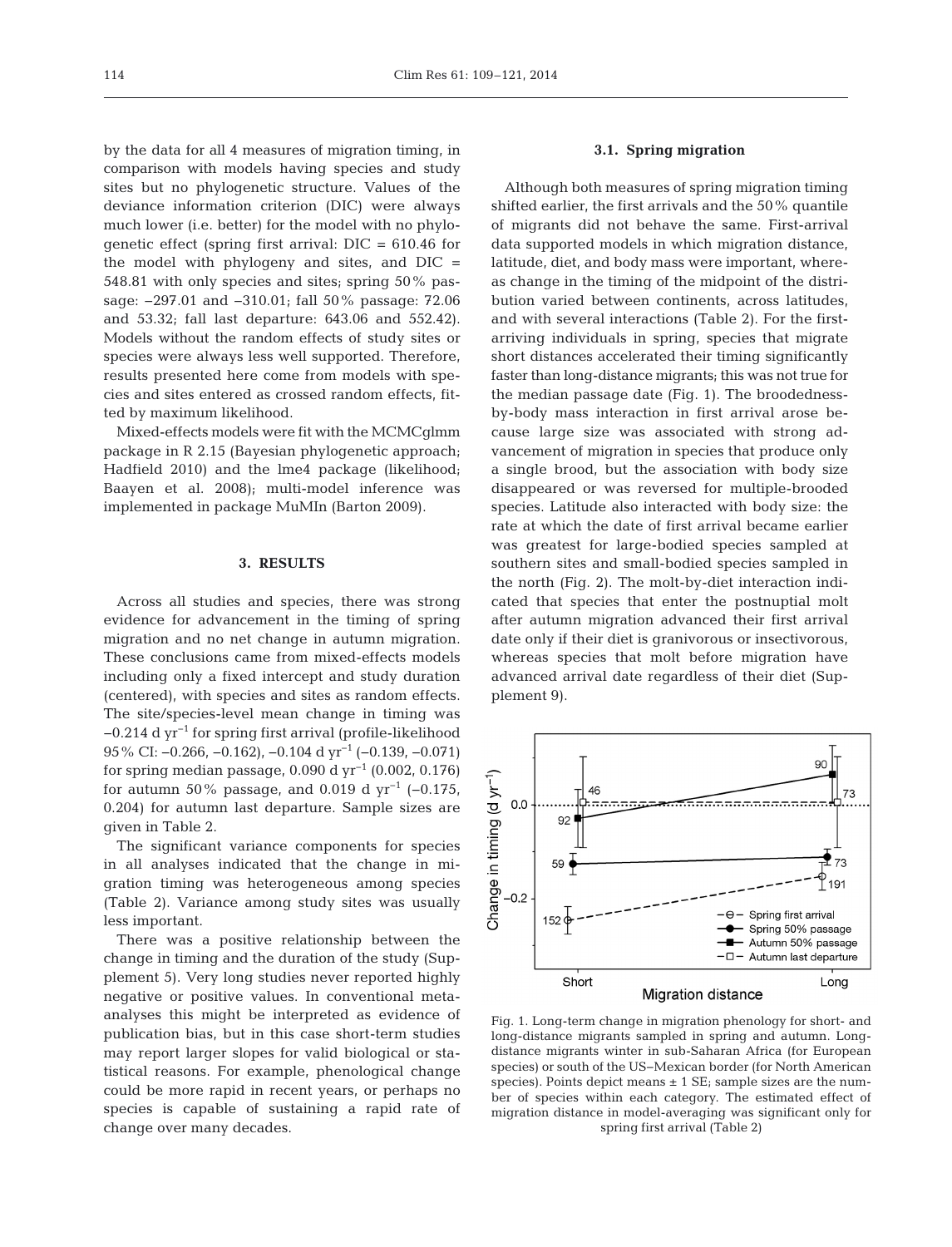

Fig. 2. Change in the date of first arrival in spring depended on an interaction between body size and the latitude of the study site. The surface was fitted using model-averaged parameter estimates in Table 2. Contour intervals are the change in timing (d  $yr^{-1}$ ), and symbols depict the distribution of 343 species sampled at 74 study sites. Latitude was centered by continent

For the 50% passage date in spring, effects of continent and latitude of the study site were important: the change in timing was most pronounced in the south, and was 0.062 d  $yr^{-1}$  greater in Europe than in North America (Table 2). Here again, significant interactions require these generalities to be qualified. The difference between continents was present for ground-nesting species but nearly absent for species that nest in trees and bushes (Fig. 3A). The latitudinal effect was especially strong for short-distance migrants on both continents, but was much weaker for long-distance migrants in Europe and completely reversed for those in North America (Fig. 3B).

#### **3.2. Autumn migration**

Phenological change in autumn, although not different from 0 overall, was significantly related to life history and ecological covariates (Table 2). For the 50% quantile, large-bodied species have shifted toward later passage and small species have shifted earlier, but this was primarily true for ground-nesting birds (Fig. 4A). Species with a granivorous/insectivorous/frugivorous diet are departing slightly later, whereas carnivores are departing earlier (Supplement 9). An interaction between continent and migration distance arose because in Europe—but not in North America—the long-term trend in timing depended on migration distance (Fig. 4B). There was no overall difference associated with continent or migration distance.

For the timing of final departure in autumn, the barely significant positive effect of latitude indicated



Fig. 3. Change in the date at which 50% of spring migrants passed was influenced by interactions between (A) nest location and continent and (B) migration distance, continent, and latitude of the study site. Relationships were fitted using para meters estimated from model-averaging (Table 2). Nest location came from a principal components analysis of 3 variables (Supplement 3). Latitude was centered by continent (a value of zero corresponds to the average latiude). The frequency distribution of species values is shown at the top of each panel; in (B), 1 additional site with 1 species recorded is at −23.7°N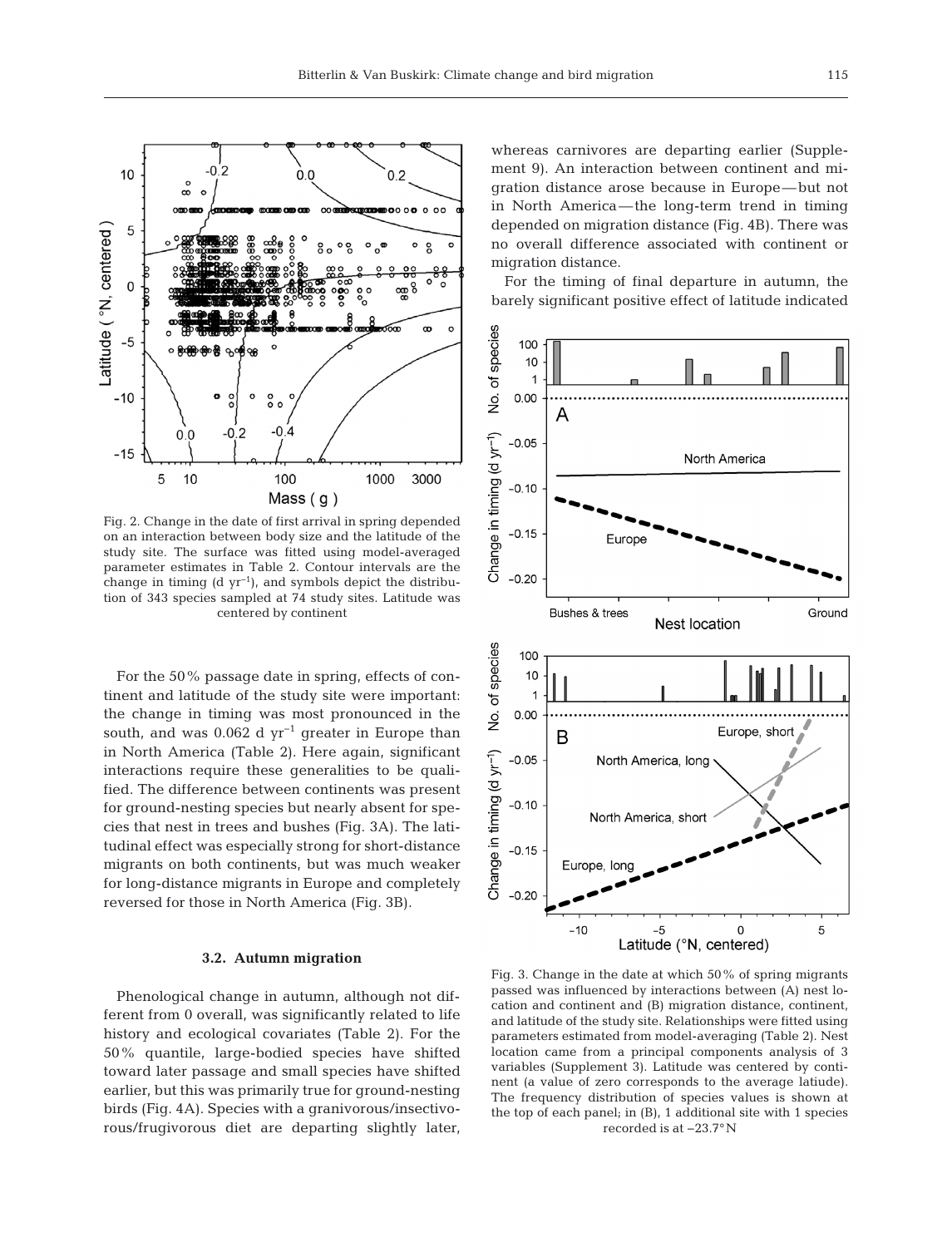$\circ$ 

 $02$ 

5000

 $N = 58$ 

Long

1000

 $N = 50$ 

Fig. 4. Change in date at which 50% of autumn migrants were recorded was influenced by interactions between (A) body mass and nest placement and (B) continent and migration distance. Symbols in (A) represent 182 species sampled at 12 study sites, and the surface was fitted using parameters estimated from model-averaging (Table 2); contour intervals represent the change in date at which 50% of migrants were recorded in  $dyr^{-1}$ . Nest location came from a principal components analysis of 3 variables (Supplement 3). Symbols in (B) are means  $\pm$  1 SE; sample sizes are the number of species. Long-distance migrants winter in sub-Saharan Africa or southern Asia (for Eurasian species) or south of the US−Mexican border (for North American species)

that high-latitude sites have recorded a delay while departure has advanced at low-latitude sites (see Supplement 10). This pattern would require the last migrants to increase their rate of southward travel in recent years. Fig. 5A illustrates that the trend toward a delay in departure decreased with body size in species that molt before migration, whereas it increased with body size in species that molt after migration. A strong interaction between habitat and nest occurred



Fig. 5. Long-term change in the date of last departure in autumn depended on an interaction between (A) body size and the timing of the postnuptial molt and (B) habitat and nest location. In (A), symbols along the upper edge are the body masses of 119 species sampled in 9 sites; lines represent predicted relationships using model-averaged parameter values (Table 2). In (B), the diameter of the bubbles is proportional to the logarithm of the number of species (range 1−30 species per habitat−nest combination)

because species that nest on the ground and occupy wetland habitats tended to advance the date of departure whereas habitat was unimportant for species that nest in trees (Fig. 5B). Migration distance was unrelated to changes in autumn migration (Fig. 1).

# **4. DISCUSSION**

The results of this quantitative review confirm previous observations of long-term change in avian migration timing associated with climate change, except that the estimated response during spring was smaller than estimates based on more limited

Ground

Nest

**Bushes** & trees

Change in timing (d yr<sup>-1</sup>

4

 $0.1$ 

 $0.0$ 

 $-0.1$ 

 $-0.2$ 

-0.

 $\infty$ 

10

Short

 $\frac{\text{monom}}{\text{O}}$ 

 $0.0$ 

 $\circ$ 

 $\circ$ 

100

North America

Mass (g)

Europe

Migration distance

 $0.1$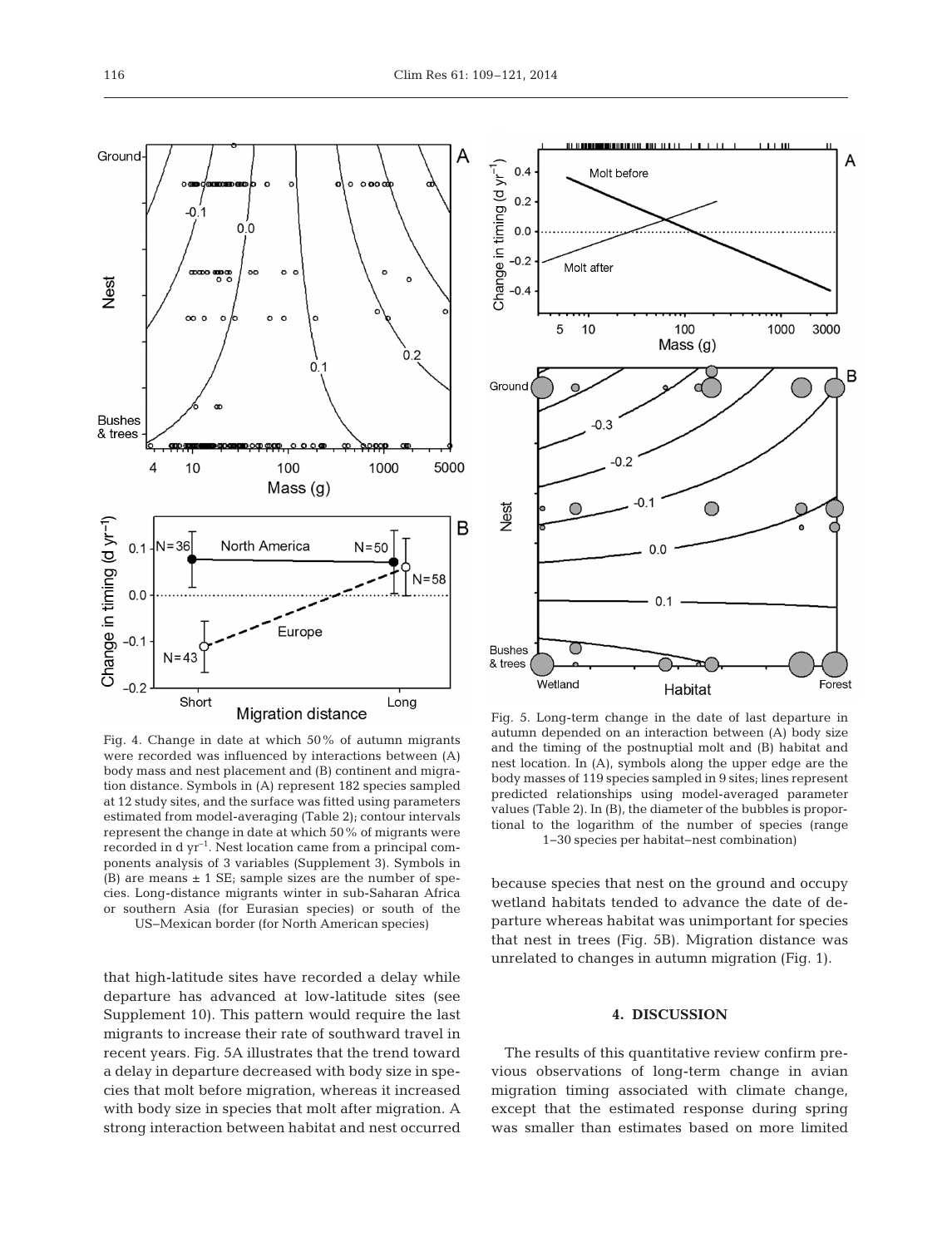surveys. For the date of the first-arriving individual in spring, changes reported in previous summaries of partially overlapping data sets are −0.37 and −0.28 d yr−1 (Rubolini et al. 2007, Lehikoinen & Sparks 2010), both of which exceed the 95% confidence intervals calculated from our dataset  $(-0.266$  to  $-0.162$  d yr<sup>-1</sup>). For median passage date in spring, previous reviews have calculated values of −0.24, −0.157, and −0.18 d yr−1 (Gienapp et al. 2007, Rubolini et al. 2007, Lehi koinen & Sparks 2010), all of which exceed the 95% CI of our estimate (-0.139 to -0.071). The earliest publications in this field may have reported especially strong results, and the earlier reviews may have included publications that reported only significant results or assembled data sets that were restricted for specific reasons. Furthermore, our ana lyses differ from some earlier approaches in that they account for non-independence among multiple species observed at the same site and repeated observations of the same species. It is therefore safe to conclude that after averaging across several hundred species and more than 90 sampling localities, spring migration in the Northern Hemisphere has advanced an average of 1 d decade<sup>-1</sup> over the past few decades, and autumn migration has delayed by only slightly less (0.90 d decade−1) but with much more variation among species. On average, the inter-migration interval, i.e. the period of time during the summer between the midpoints of spring and autumn migrations, has lengthened by over 8 d since 1970 (1.9 d decade−1). This did not differ significantly between North American and European species.

Knudsen et al. (2011, p. 941) concluded that 'the search for general patterns has been difficult' with respect to climate change and migration phenology. This is where a quantitative comparison can make a valuable contribution, by incorporating a wide variety of ecological and life historical traits and by combining data collected in many localities. We are now in a position to propose general inferences about some of the factors mentioned in the Introduction that are thought to be associated with avian responses to climate change. While these analyses have enhanced understanding of, and certainty about, the main patterns and correlates of long-term change, we agree with Knudsen et al. (2011) that the mechanisms underlying many of these patterns are poorly understood.

#### **Geographical covariates**

There has been much discussion in the literature about the distinction between species that migrate long and short distances between their summer and winter ranges (Tryjanowski et al. 2005, Tøttrup et al. 2006, Van Buskirk et al. 2009, Van Buskirk 2012a). Some have suggested that migration timing in both seasons is endogenously controlled in long-distance migrants, while short-distance migrants can exploit environmental cues because they have access to reliable information about conditions at their destination (Berthold 1996, Butler 2003, Lehikoinen et al. 2004). Knudsen et al. (2011) concluded that previous studies of migration distance have produced mixed results. We find that short- and long-distance migrants differ significantly in their response only for the earliest individuals in spring (Fig. 1). There is little influence of migration distance on changes in the timing of the center of the distribution of migrating individuals. This suggests that even long-distance migrants have access to cues that can trigger earlier spring migration (Gordo et al. 2005, Saino et al. 2007) or that these species have evolved earlier migration (Van Buskirk et al. 2012, Charmantier & Gienapp 2014).

Prior to our study, there was some indication that European and North American species were accelerating spring migration to different extents (Gienapp et al. 2007, Van Buskirk et al. 2009). There are good reasons to expect such a difference. For example, the degree of climate warming has been somewhat greater in Europe than in North America (Hansen et al. 2006, IPCC 2013), and this might cause European species to shift their phenology more strongly. The geographic context of migration differs between the 2 continents, with an east−west range of mountains in Europe and differences in the climatic influence of the North Atlantic Oscillation. The 2 continents also contain phylogenetically distinct groups of species, which might differ in their reactions to climate change for unknown reasons. Our results only weakly confirm the distinction between continents. We found that the change in median spring migration timing in Europe has been about 70% greater than that in North America (−0.146 versus −0.084 d yr−1), but for other migration measures there was little difference between means and only 1 important interaction (Fig. 4B).

We expected that advancement of spring migration would be higher at high latitudes if the pace of climate change has been greater in northern localities and if migrating birds adjust their migration speed ac cording to temperature (Ahola et al. 2004, Marra et al. 2005, Tøttrup et al. 2008). This was not observed except in the case of the first-arriving individuals of species with small body size (Fig. 2). Most influences of latitude were not as expected. For example, large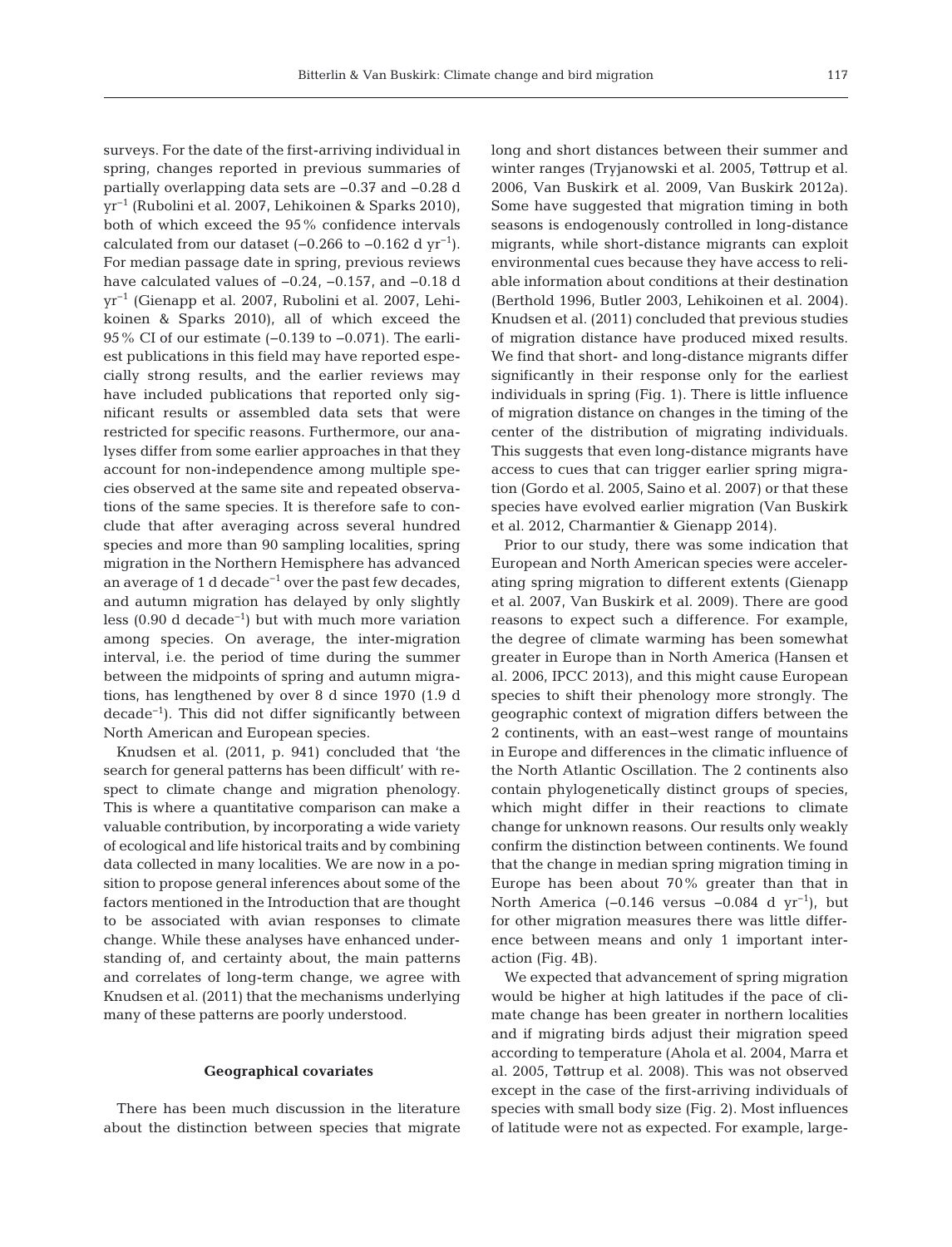bodied species show more delayed dates of first spring arrival at high latitudes, and the median passage of spring migrants has advanced more at low latitudes than in the north (especially for shortdistance migrants; Fig. 3B). This may be related to Hurlbert & Liang's (2012) finding that the shift in spring arrival date for a given change in temperature is greater in the southern parts of North America. It is known that the rate of movement accelerates as conditions become warmer (e.g. Schaub & Jenni 2001, Marra et al. 2005, Halkka et al. 2011), and Hurlbert & Liang (2012) showed that this effect is most important at southern localities. As a result, increasing temperatures in recent decades have caused a sharp advancement in arrival dates in the south, even though the rate of continued northward progress has, if anything, declined.

A possible explanation for the enhanced reactions at low latitudes of short-distance migrants and species with large body size is that these birds have shifted their winter distributions northward, for which there is evidence in many species (La Sorte & Thompson 2007, Maclean et al. 2008). If some fraction of the population of a short-distance migrant species now over-winters near or to the north of the sampling site, this would greatly accelerate the apparent onset and mid-point of spring migratory passage. Spring migration farther north should also advance, but the most northern sampling localities may be so far removed from the over-wintering area that a change in arrival dates caused only by the shift in winter distribution is weak or undetectable.

#### **Life history covariates**

Climate change has caused a lengthened growing season in many parts of the Northern Hemisphere, and we predicted that this would encourage some facultative multi-brooded species to extend their breeding season and either produce an extra brood or lengthen the interval between broods. The more pronounced advancement of first arrival dates in multi-brooded than in single-brooded species is consistent with this prediction. The fact that multibrooded species have not begun to migrate later, as noted in several studies (Jenni & Kéry 2003, Møller et al. 2010), does not necessarily contradict the importance of broodedness. First, there may be constraints associated with molt, discussed in the following paragraph, that prevent multi-brooded species from delaying autumn migration. Moreover, several lines of evidence indicate that the extension of summer

weather does not imply that favorable foraging conditions extend into late summer. Selection favoring early breeding has been observed in many birds (Perrins 1970, Verhulst & Nilsson 2008, Gienapp et al. 2013). Studies of insect prey suggest that warmer conditions are correlated with an earlier but shorter peak of caterpillar availability (Smith et al. 2011), and multiple-brooding is strongly associated with early arrival on the breeding grounds in some species (Bulluck et al. 2013, Townsend et al. 2013). In sum, a shift toward earlier spring migration in multi-brooded species is consistent with the notion that broodedness may influence the response to climate change, even though there has been no detectable change during autumn migration.

The postnuptial molt potentially constrains changes in the timing of autumn migration (Gordo 2007). Species that molt before migration cannot initiate migration much earlier without interfering with the molt, whereas those that molt after migration presumably cannot delay their departure too long or they may be interrupted by the molt while still travelling southward. This suggests that delayed autumn migration should be observed only in those species that molt prior to migration. Conducting a convincing test of this hypothesis is challenging because there are relatively few species that molt after migration, especially among short-distance migrants (Supplement 2). Nevertheless, the data are consistent with the idea that molt constrains phenological change. Both mea sures of autumn migration timing have become more delayed in species that molt prior to migration than in those that molt later (difference of 0.7−1.8 d de cade−1; significant only for date of last departure). This result agrees with much evidence that molting is costly and must be achieved in a brief period be tween 2 other costly activities, viz. breeding and migrating (e.g. Evans Ogden & Stutchbury 1996, Bonier et al. 2007, Mulvihill et al. 2009). Many individuals appear to run short on time, initiating autumn migration while still undergoing molt (Flockhart 2010). Climate change may alleviate this time constraint to some degree, by allowing birds to carry out the molt over a longer period of time or linger somewhat longer before departing on migration.

## **Ecological covariates**

Direct correlations between ecological variables and long-term change in migration timing were infrequent, but there were important interactions involving ecological covariates in both seasons. In autumn, for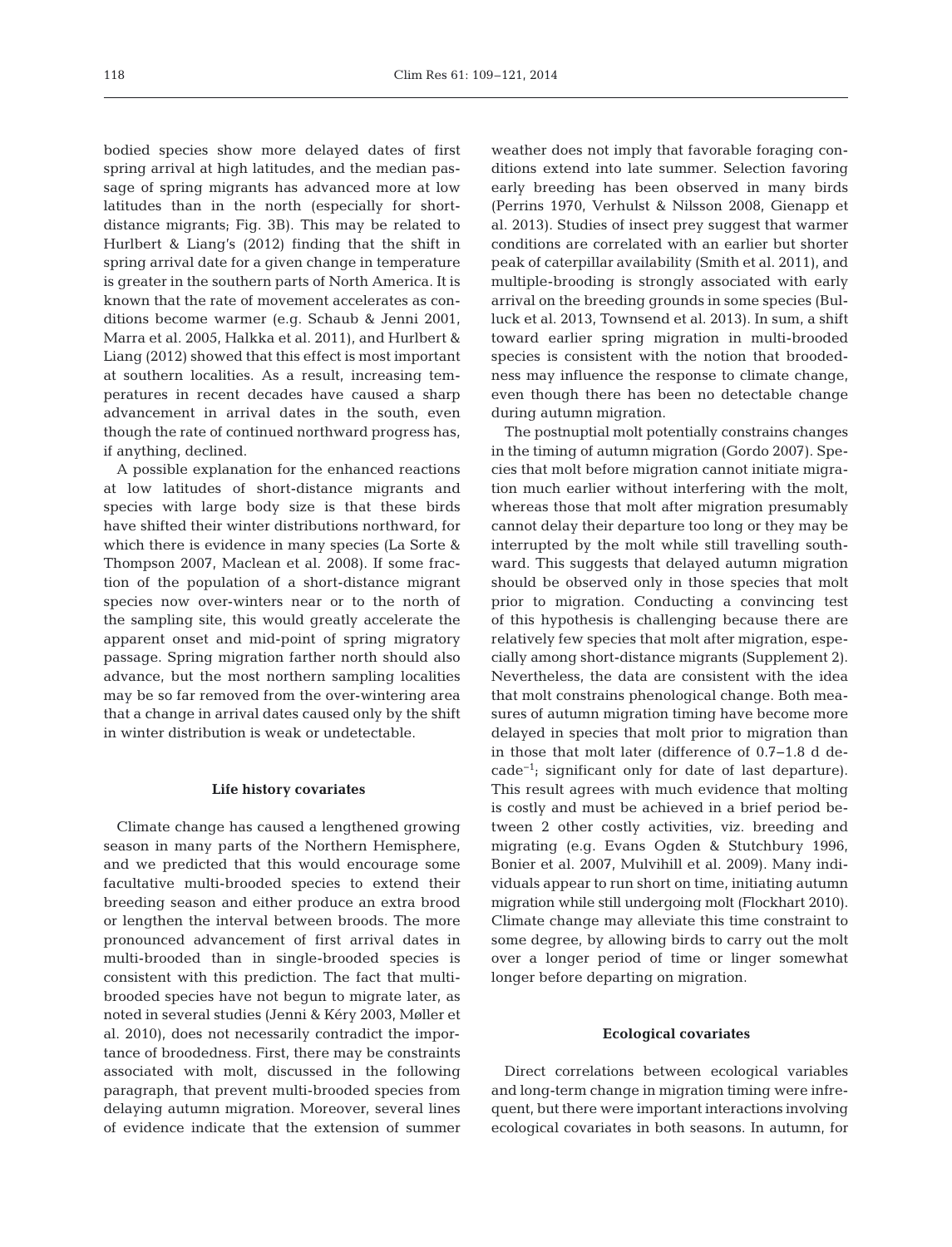example, species that nest in trees or inhabit forests delayed their last departure somewhat while groundnesting birds in wetland habitats departed earlier (Fig. 5B). Tree-nesting species that forage in vegetation, especially on insects, may be more affected by long-term changes in seasonality because they depend on warm weather to maintain their habitat and food supply. Warmer conditions in autumn seem to encourage the latest individuals to delay their departure. Wetland species are affected less directly by seasonality of their habitat and prey base, so their decisions about departure timing may be influenced more weakly by autumnal weather conditions.

A similar explanation may apply to the negative relationship between the change in first arrival date in spring and diet, and the interaction between diet and timing of molt (Supplement 9). Here, species with the greatest advancement in arrival were those for which warm conditions in spring most strongly affected food availability (diet of seeds, fruit, and insects, as opposed to fish and other animals; see also Butler 2003). The influence of molt on this relationship may be related to time constraints: species that molt prior to autumn migration have pushed their arrival earlier in spring regardless of diet; those that face no molting constraint after breeding have shown only modest changes in timing.

Important ecological constraints should operate similarly in Europe and North America, so it was unexpected that continents differed in the extent to which changes in spring median passage date depended on nest location (Fig. 3A). In Europe, the group of species that showed the greatest advancement in timing were those that nest on the ground, whereas nest location was unimportant in North America. A sampling bias may be at work here: 74% of ground-nesting species included in the North American data set for median spring passage are sparrows or New World warblers, whereas only 24% of European ground-nesting species were ecologically similar buntings or warblers (Supplement 2). So the question may not be why nesting ecology influences phenology differently on the 2 continents, but rather why a heterogeneous collection of Old World groups is reacting relatively strongly while the response of New World warblers and sparrows is not exceptional.

#### **CONCLUSIONS**

We have stepped through the list of covariates in some detail here because these findings highlight a key contribution of our work. Many earlier studies discussed the degree and extent of avian phenological response to climate change, and several thorough reviews are available (Lehikoinen et al. 2004, Rubolini et al. 2007, Lehikoinen & Sparks 2010, Knudsen et al. 2011). However, the ecological and life history correlates of climate impacts remain poorly understood, even though they may be especially important for offering insight into causative mechanisms. Our results begin to unveil substantial variation among kinds of species in how they react to climate change: important distinctions include trophic position, timing of molt, body size, and the relative locations of the breeding and wintering distributions. Some of these factors, such as migration distance, have been studied in some detail (Tryja nowski et al. 2005, Tøttrup et al. 2006, Van Buskirk et al. 2009), whereas other factors, such as diet and molt, are less well understood, and may point toward the influences of time constraints and seasonality of resources in dictating avian responses to climate change.

There is indirect evidence that recent shifts in avian phenology cannot compensate for the negative effects of climate change, leading to reduced performance of individuals and negative trends in population size (Møller et al. 2008, Jones & Cresswell 2010, Saino et al. 2011). But some of the responses discovered here are potentially positive. For example, it may be beneficial for species that molt prior to autumn migration to have more time to undergo the prebasic molt between the completion of breeding and the onset of migration. A few multi-brooded species may be taking advantage of warmer conditions to either increase the number of broods or improve the spacing between broods (which can enhance fledgling success; Jenni & Kéry 2003, Møller 2007, Møller et al. 2010). Most of the other phenological responses described here are probably at least adaptive in the sense that they improve individual performance more than would a lack of response or a weaker response (Menzel et al. 2006, Van Buskirk 2012a,b). We clearly need a better understanding of the causes of species differences to properly anticipate the implications of climate change and phenological responses for individuals and populations.

*Acknowledgements.* Thanks to the Swiss National Science Foundation for funding and to T. Laaksonen, A. Lehikoinen, and 4 referees for helpful comments on the manuscript. The database used in our analysis has been deposited in dryad (http://datadryad.org/).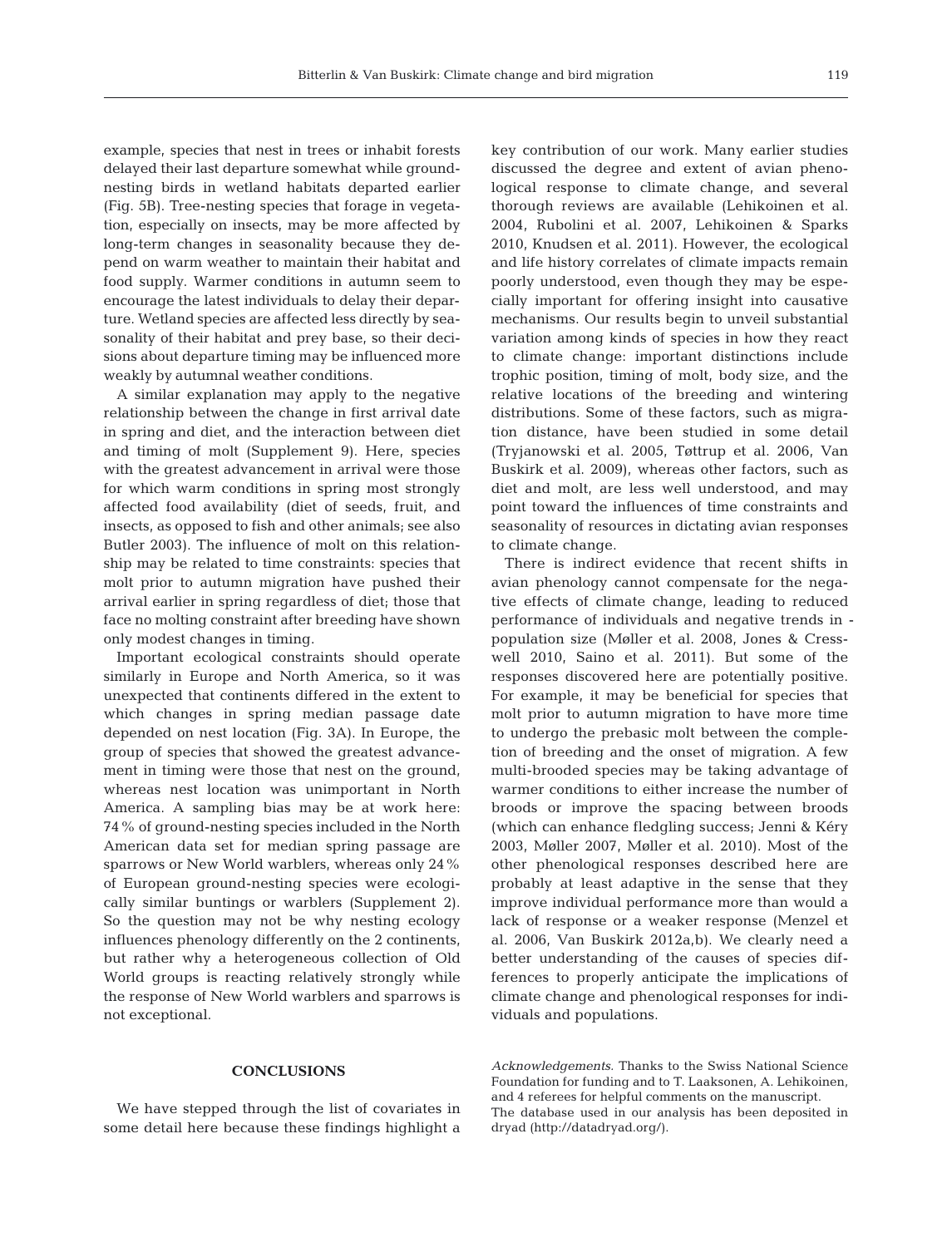#### LITERATURE CITED

- Ahola M, Laaksonen T, Sippola K, Eeva T, Rainio K, Lehi koinen E (2004) Variation in climate warming along the migration route uncouples arrival and breeding dates. Glob Change Biol 10: 1610−1617
- ► [Baayen RH, Davidson DJ, Bates DM \(2008\) Mixed effects](http://dx.doi.org/10.1016/j.jml.2007.12.005) modeling with crossed random effects for subjects and items. J Mem Lang 59:390-412
	- Barton K (2009) MuMIn: multi-model inference. R package, version 1.1.1. Available at: http://r-forge.r-project.org/ projects/ mumin/
	- Bauer HG, Bezzel E, Fiedler W (2005) Das Kompendium der Vögel Mitteleuropas. AULA-Verlag, Wiebelsheim
	- Berthold P (1996) Control of bird migration. Chapman & Hall, London
- ► [Bonier F, Martin PR, Jensen JP, Butler LK, Ramenofsky M,](http://dx.doi.org/10.1890/07-0696.1) Wingfield JC (2007) Pre-migratory life history stages of juvenile arctic birds: costs, constraints, and trade-offs. Ecology 88: 2729−2735
	- Borenstein M, Hedges LV, Higgins JPT, Rothstein HR (2009) Introduction to meta-analysis. Wiley, New York, NY
	- Both C, Sanz JJ, Artemyev AV, Blaauw B and others (2006) Pied flycatchers *Ficedula hypoleuca* travelling from Africa to breed in Europe: differential effects of winter and migration conditions on breeding date. Ardea 94: 511−525
- ► [Both C, Van Turnhout CAM, Bijlsma RG, Siepel H, Van](http://dx.doi.org/10.1098/rspb.2009.1525) Strien AJ, Foppen RPB (2010) Avian population consequences of climate change are most severe for longdistance migrants in seasonal habitats. Proc R Soc Lond B Biol Sci 277: 1259−1266
- ► [Bulluck L, Huber S, Viverette C, Blem C \(2013\) Age-specific](http://www.ncbi.nlm.nih.gov/entrez/query.fcgi?cmd=Retrieve&db=PubMed&list_uids=24223269&dopt=Abstract) responses to spring temperature in a migratory songbird: older females attempt more broods in warmer springs. Ecol Evol 3: 3298−3306
	- Burnham KP, Anderson DR (1998) Model selection and inference. Springer, New York, NY
- ► [Butler CJ \(2003\) The disproportionate effect of global warm](http://dx.doi.org/10.1046/j.1474-919X.2003.00193.x)ing on the arrival dates of short-distance migratory birds in North America. Ibis 145: 484−495
- ► [Carey C \(2009\) The impacts of climate change on the annual](http://dx.doi.org/10.1098/rstb.2009.0182) cycles of birds. Philos Trans R Soc Lond B Biol Sci 364: 3321−3330
- ► [Charmantier A, Gienapp P \(2014\) Climate change and tim](http://dx.doi.org/10.1111/eva.12126)ing of avian breeding and migration: evolutionary versus plastic changes. Evol Appl 7: 15−28
- ► [Cleland EE, Allen JM, Crimmins TM, Dunne JA and others](http://dx.doi.org/10.1890/11-1912.1) (2012) Phenological tracking enables positive species responses to climate change. Ecology 93: 1765−1771 Cox AZ, Hinkley AZ (1974) Theoretical statistics. Chapman
- & Hall, London [Davis KE, Page RDM \(2014\) Reweaving the tapestry: a](http://dx.doi.org/10.1371/currents.tol.c1af68dda7c999ed9f1e4b2d2df7a08e) ➤
- supertree of Birds. PLOS Currents Tree of Life, doi:10. 1371/ currents.tol.c1af68dda7c999ed9f1e4b2d2df7a08e Dray S, Dufour AB, Chessel D (2007) The ade4 package II: two-table and K-table methods. R News 7:47-52
- ► [Evans Ogden LJ, Stutchbury BJM \(1996\) Constraints on](http://dx.doi.org/10.2307/1369855) double brooding in a Neotropical migrant, the Hooded Warbler. Condor 98:736-744
- ▶ [Flockhart DTT \(2010\) Timing of events on the breeding](http://dx.doi.org/10.1111/j.1557-9263.2010.00293.x) grounds for five species of sympatric warblers. J Field Ornithol 81: 373−382
- ► [Gienapp P, Leimu R, Merilä J \(2007\) Responses to climate](http://dx.doi.org/10.3354/cr00712) change in avian migration time—microevolution versus phenotypic plasticity. Clim Res 35: 25−35
- ► [Gienapp P, Lof M, Reed TE, McNamara J, Verhulst S, Visser](http://dx.doi.org/10.1098/rstb.2012.0289)

ME (2013) Predicting demographically sustainable rates of adaptation:Can great tit breeding time keep pace with climate change? Philos Trans R Soc Lond B Biol Sci 368: 20120289

- Glantz SA, Slinker BK (2001) Primer of applied regression and analysis of variance, 2nd edn. McGraw-Hill, New York, NY
- [Gordo O \(2007\) Why are bird migration dates shifting? A](http://dx.doi.org/10.3354/cr00713) review of weather and climate effects on avian migratory phenology. Clim Res 35: 37−58 ➤
- ► [Gordo O, Brotons L, Ferrer X, Comas P \(2005\) Do changes in](http://dx.doi.org/10.1111/j.1365-2486.2004.00875.x) climate patterns in wintering areas affect the timing of the spring arrival of trans-Saharan migrant birds? Glob Change Biol 11: 12−21
- [Gwinner E \(1996\) Circadian and circannual programmes in](http://www.ncbi.nlm.nih.gov/entrez/query.fcgi?cmd=Retrieve&db=PubMed&list_uids=9317295&dopt=Abstract) avian migration. J Exp Biol 199:39-48 ➤
- ► [Hadfield JD \(2010\) MCMC methods for multi-response](http://www.ncbi.nlm.nih.gov/entrez/query.fcgi?cmd=Retrieve&db=PubMed&list_uids=20808728&dopt=Abstract) generalized linear mixed models: the MCMCglmm R package. J Stat Softw 33: 1−22
- ► [Hadfield JD, Nakagawa S \(2010\) General quantitative](http://dx.doi.org/10.1111/j.1420-9101.2009.01915.x) genetic methods for comparative biology: phylogenies, taxonomies, and multi-trait models for continuous and categorical characters. J Evol Biol 23: 494−508
	- Halkka A, Lehikoinen A, Velmala W (2011) Do long-distance migrants use temperature variations along the migration route in Europe to adjust the timing of their spring arrival? Boreal Environ Res 16: 35−48
- ► [Hansen J, Sato M, Ruedy R, Lo K, Lea DW, Medina-Elizade](http://dx.doi.org/10.1073/pnas.0606291103) [M \(2006\) Global temperature change. Proc Natl Acad Sci](http://dx.doi.org/10.1111/j.1365-2486.2004.00823.x) USA 103: 14288−14293
	- Hedenström A (2006) Scaling of migration and the annual cycle of birds. Ardea 94: 399−408
- ▶ [Hegland SJ, Nielsen A, Lazaro A, Bjerknes AL, Totland O](http://dx.doi.org/10.1111/j.1461-0248.2008.01269.x) (2009) How does climate warming affect plant-pollinator interactions? Ecol Lett 12: 184−195
- ► [Hill MO, Smith AJE \(1976\) Principal component analysis](http://dx.doi.org/10.2307/1219449) of taxonomic data with multi-state discrete characters. Taxon 25:249-255
- ► [Hüppop O, Hüppop K \(2003\) North Atlantic Oscillation and](http://dx.doi.org/10.1098/rspb.2002.2236) timing of spring migration in birds. Proc R Soc Lond B Biol Sci 270:233-240
- ▶ [Hurlbert AH, Liang ZF \(2012\) Spatiotemporal variation in](http://dx.doi.org/10.1371/journal.pone.0031662) avian migration phenology: citizen science reveals effects of climate change. PLoS ONE 7: e31662
	- IPCC (Intergovernmental Panel on Climate Change) (2013) Climate change 2013: the physical science basis. Cambridge University Press, Cambridge
- [Jenni L, Kéry M \(2003\) Timing of autumn bird migration](http://dx.doi.org/10.1098/rspb.2003.2394) ➤ under climate change: advances in long-distance migrants, delays in short-distance migrants. Proc R Soc Lond B Biol Sci 270: 1467−1471
- ▶ [Jones T, Cresswell W \(2010\) The phenology mismatch](http://dx.doi.org/10.1111/j.1365-2656.2009.01610.x) hypothesis:Are declines of migrant birds linked to uneven global climate change? J Anim Ecol 79:98-108
- ► [Knudsen E, Linden A, Both C, Jonzen N and others \(2011\)](http://dx.doi.org/10.1111/j.1469-185X.2011.00179.x) Challenging claims in the study of migratory birds and climate change. Biol Rev Camb Philos Soc 86: 928−946
- ► [La Sorte FA, Thompson FR \(2007\) Poleward shifts in winter](http://dx.doi.org/10.1890/06-1072.1) ranges of North American birds. Ecology 88: 1803−1812
	- Lehikoinen E, Sparks TH (2010) Changes in migration. In: Møller AP, Fielder W, Berthold P (eds) Effect of climate change on birds. Oxford University Press, London, p 89−112
- [Lehikoinen E, Sparks TH, Zalakevicius M \(2004\) Arrival and](http://dx.doi.org/10.1016/S0065-2504(04)35001-4) ➤departure dates. Adv Ecol Res 35: 1−31
	- Maclean IMD, Austin GE, Rehfisch MM, Blew J and others (2008) Climate change causes rapid changes in the dis -